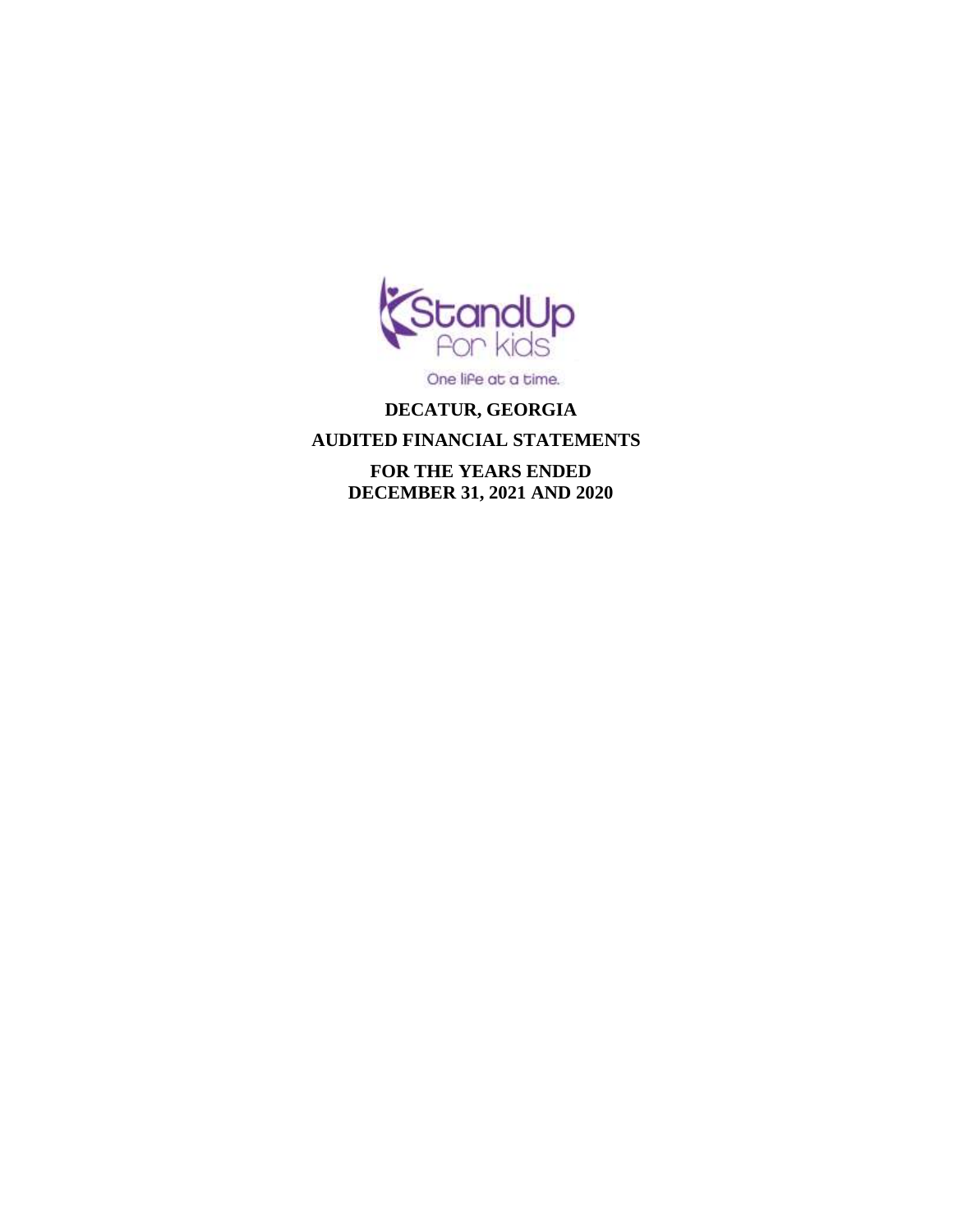# **STANDUP FOR KIDS INDEX TO FINANCIAL STATEMENTS DECEMBER 31, 2021 AND 2020**

# PAGE

| INDEPENDENT AUDITOR'S REPORT            |        |
|-----------------------------------------|--------|
| STATEMENTS OF FINANCIAL POSITION        |        |
| STATEMENTS OF ACTIVITIES AND NET ASSETS |        |
| STATEMENTS OF FUNCTIONAL EXPENSES       | $3-4$  |
| STATEMENTS OF CASH FLOWS                |        |
| NOTES TO FINANCIAL STATEMENTS           | $6-12$ |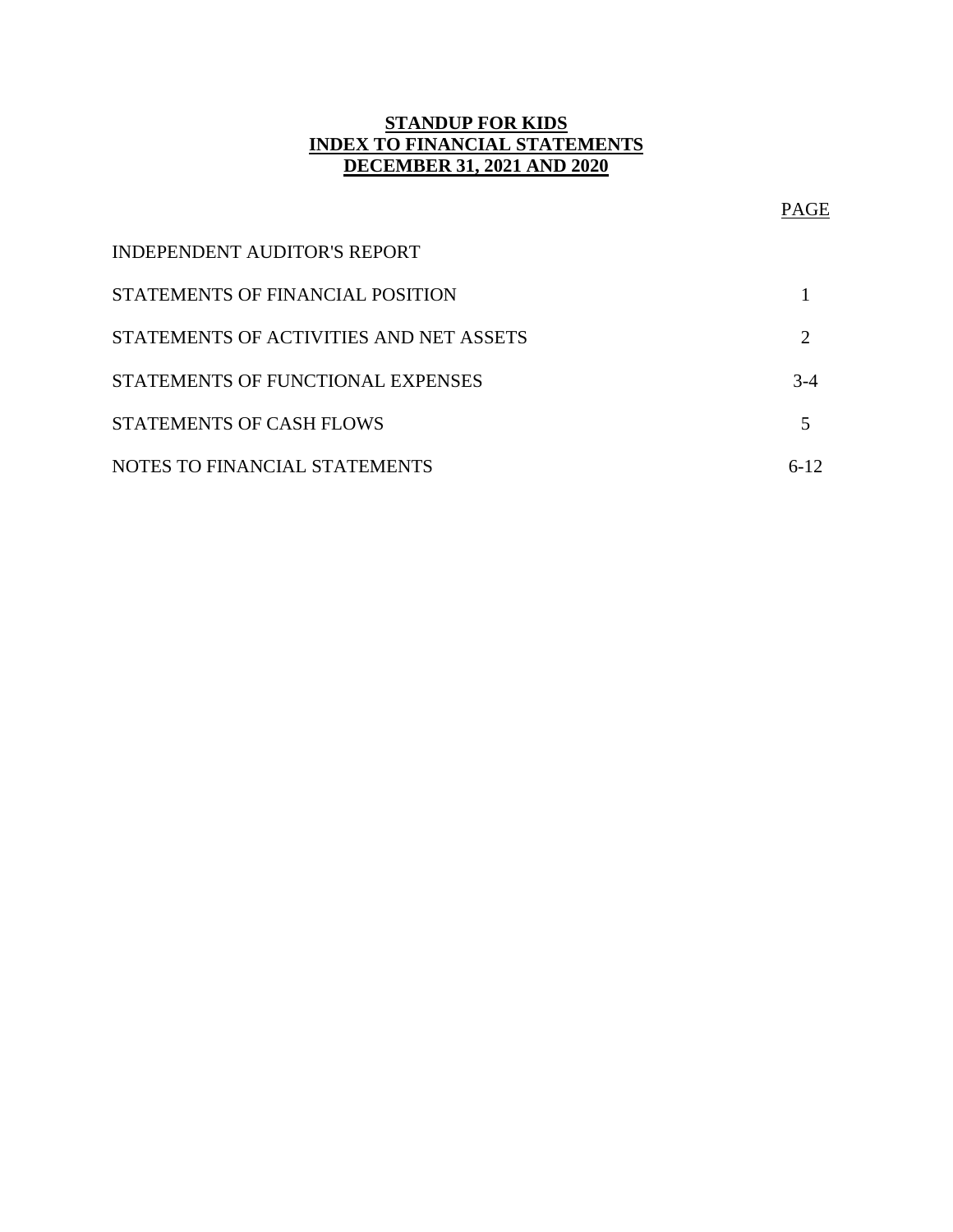

### INDEPENDENT AUDITOR'S REPORT

To the Board of Directors StandUp For Kids, Inc. Decatur, Georgia

## **Opinion**

We have audited the accompanying financial statements of StandUp For Kids, Inc. (a nonprofit organization), which comprise the statements of financial position as of December 31, 2021 and 2020, and the related statements of activities, functional expenses, and cash flows for the years then ended, and the related notes to the financial statements.

In our opinion, the financial statements referred to above present fairly, in all material respects, the financial position of StandUp For Kids, Inc. as of December 31, 2021 and 2020, and the changes in its net assets and its cash flows for the years then ended in accordance with accounting principles generally accepted in the United States of America.

### **Basis for Opinion**

We conducted our audits in accordance with auditing standards generally accepted in the United States of America. Our responsibilities under those standards are further described in the Auditor's Responsibilities for the Audit of the Financial Statements section of our report. We are required to be independent of StandUp For Kids, Inc. and to meet our other ethical responsibilities in accordance with the relevant ethical requirements relating to our audits. We believe that the audit evidence we have obtained is sufficient and appropriate to provide a basis for our audit opinion.

## **Responsibilities of Management for the Financial Statements**

Management is responsible for the preparation and fair presentation of the financial statements in accordance with accounting principles generally accepted in the United States of America, and for the design, implementation, and maintenance of internal control relevant to the preparation and fair presentation of financial statements that are free from material misstatement, whether due to fraud or error.

In preparing the financial statements, management is required to evaluate whether there are conditions or events, considered in the aggregate, that raise substantial doubt about StandUp For Kids, Inc.'s ability to continue as a going concern within one year after the date that the financial statements are available to be issued.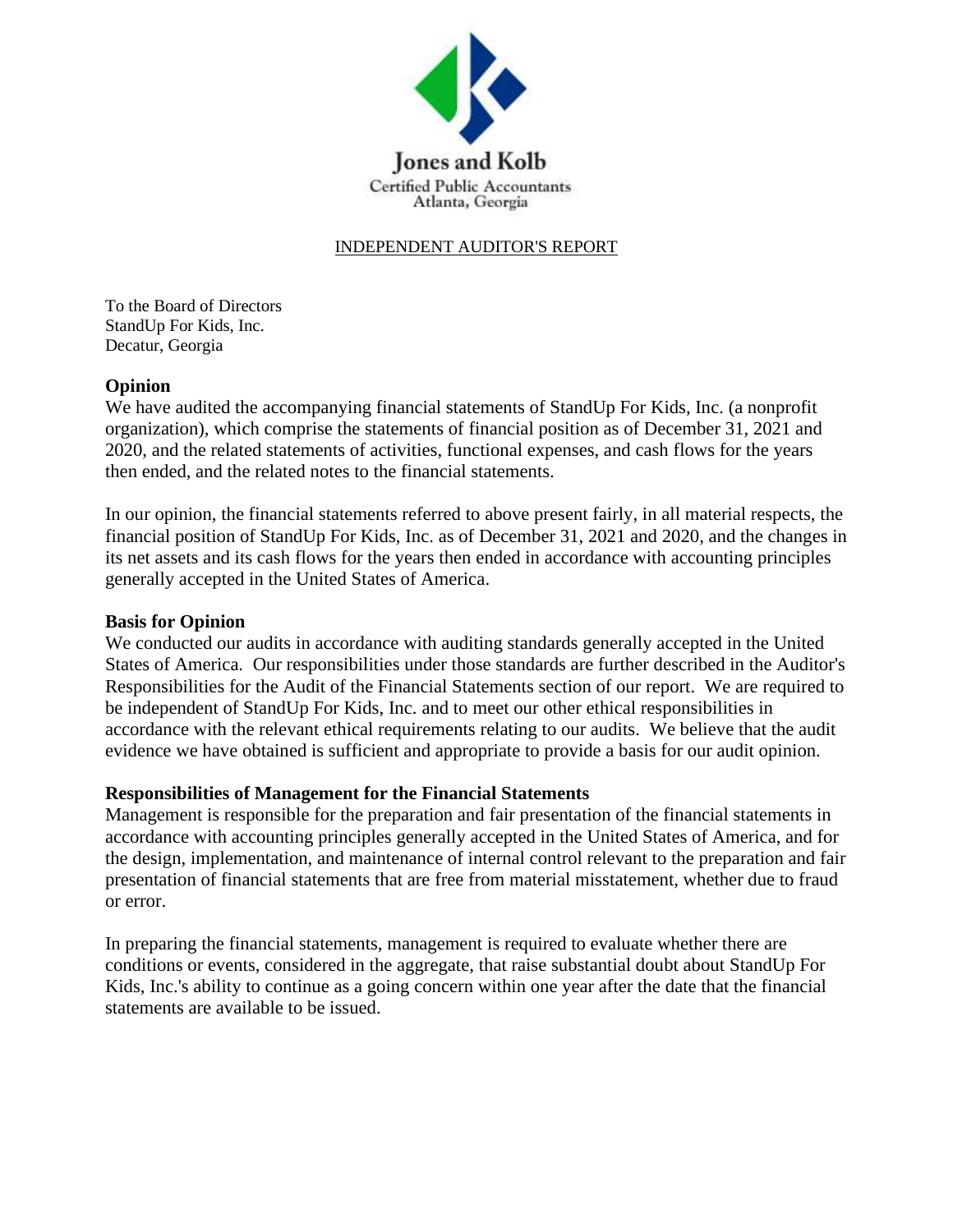### **Auditor's Responsibilities for the Audit of the Financial Statements**

Our objectives are to obtain reasonable assurance about whether the financial statements as a whole are free from material misstatement, whether due to fraud or error, and to issue an auditor's report that includes our opinion. Reasonable assurance is a high level of assurance but is not absolute assurance and, therefore, is not a guarantee that an audit conducted in accordance with generally accepted auditing standards will always detect a material misstatement when it exists. The risk of not detecting a material misstatement resulting from fraud is higher than for one resulting from error, as fraud may involve collusion, forgery, intentional omissions, misrepresentations, or the override of internal control. Misstatements, including omissions, are considered material if there is a substantial likelihood that, individually or in the aggregate, they would influence the judgment made by a reasonable user based on the financial statements.

In performing an audit in accordance with generally accepted auditing standards, we:

- Exercise professional judgment and maintain professional skepticism throughout the audit.
- Identify and assess the risks of material misstatement of the financial statements, whether due to fraud or error, and design and perform audit procedures responsive to those risks. Such procedures include examining, on a test basis, evidence regarding the amounts and disclosures in the financial statements.
- Obtain an understanding of internal control relevant to the audit in order to design audit procedures that are appropriate in the circumstances, but not for the purpose of expressing an opinion on the effectiveness of StandUp For Kids, Inc.'s internal control. Accordingly, no such opinion is expressed.
- Evaluate the appropriateness of accounting policies used and the reasonableness of significant accounting estimates made by management, as well as evaluate the overall presentation of the financial statements.
- Conclude whether, in our judgment, there are conditions or events, considered in the aggregate, that raise substantial doubt about StandUp For Kids, Inc.'s ability to continue as a going concern for a reasonable period of time.

We are required to communicate with those charged with governance regarding, among other matters, the planned scope and timing of the audit, significant audit findings, and certain internal control related matters that we identified during the audit.

Joues and Kolb

May 17, 2022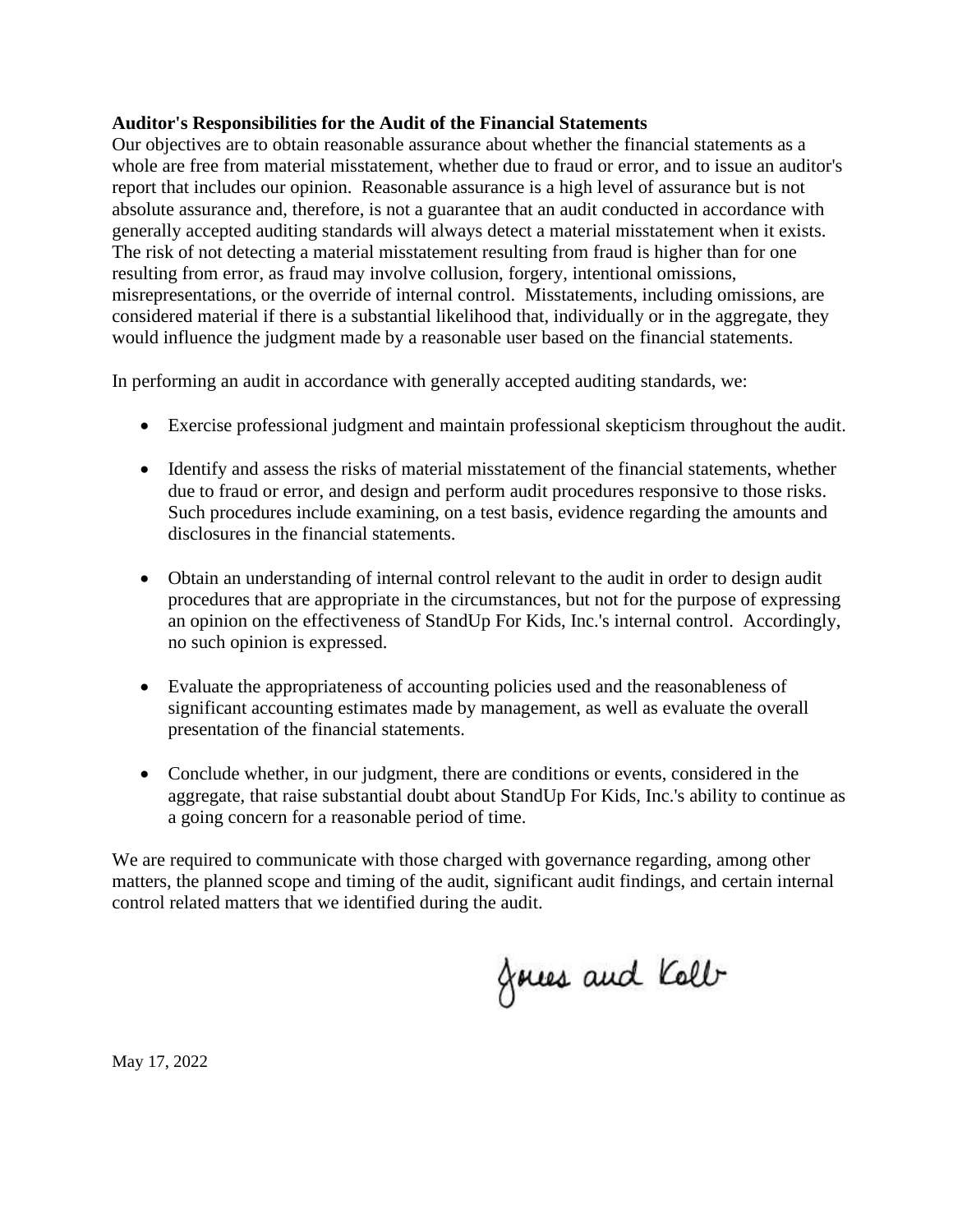## **STANDUP FOR KIDS STATEMENTS OF FINANCIAL POSITION DECEMBER 31, 2021 AND 2020**

# **ASSETS**

|                                       |               | 2021      | 2020            |
|---------------------------------------|---------------|-----------|-----------------|
| <b>CURRENT ASSETS</b>                 |               |           |                 |
| Cash                                  | \$            | 1,148,524 | \$<br>2,214,729 |
| <b>Investments</b>                    |               | 2,005,204 | 712,884         |
| Contributions receivable              |               | 196,071   | 283,732         |
| Prepaid expenses                      |               | 30,932    | 22,622          |
| Total current assets                  |               | 3,380,731 | 3,233,967       |
| PROPERTY AND EQUIPMENT, NET           |               | 2,624     | 3,345           |
| <b>DEPOSITS AND OTHER ASSETS</b>      |               | 15,413    | 20,438          |
| <b>Total assets</b>                   | $\mathbb{S}$  | 3,398,768 | \$<br>3,257,750 |
| <b>LIABILITIES AND NET ASSETS</b>     |               |           |                 |
| <b>CURRENT LIABILITIES</b>            |               |           |                 |
| Accounts payable and accrued expenses | $\mathcal{S}$ | 15,549    | \$<br>19,608    |
| Paycheck Protection Program loan      |               |           | 94,900          |
| <b>Total current liabilities</b>      |               | 15,549    | 114,508         |
| <b>NET ASSETS</b>                     |               |           |                 |
| Without donor restrictions            |               |           |                 |
| Undesignated                          |               | 3,046,886 | 2,859,945       |
| Board designated                      |               | 217,887   | 160,687         |
| Total without donor restrictions      |               | 3,264,773 | 3,020,632       |
| With donor restrictions               |               | 118,446   | 122,610         |
| Total net assets                      |               | 3,383,219 | 3,143,242       |

Total liabilities and net assets \$ 3,398,768 \$ 3,257,750

The accompanying notes to financial statements are an integral part of these statements.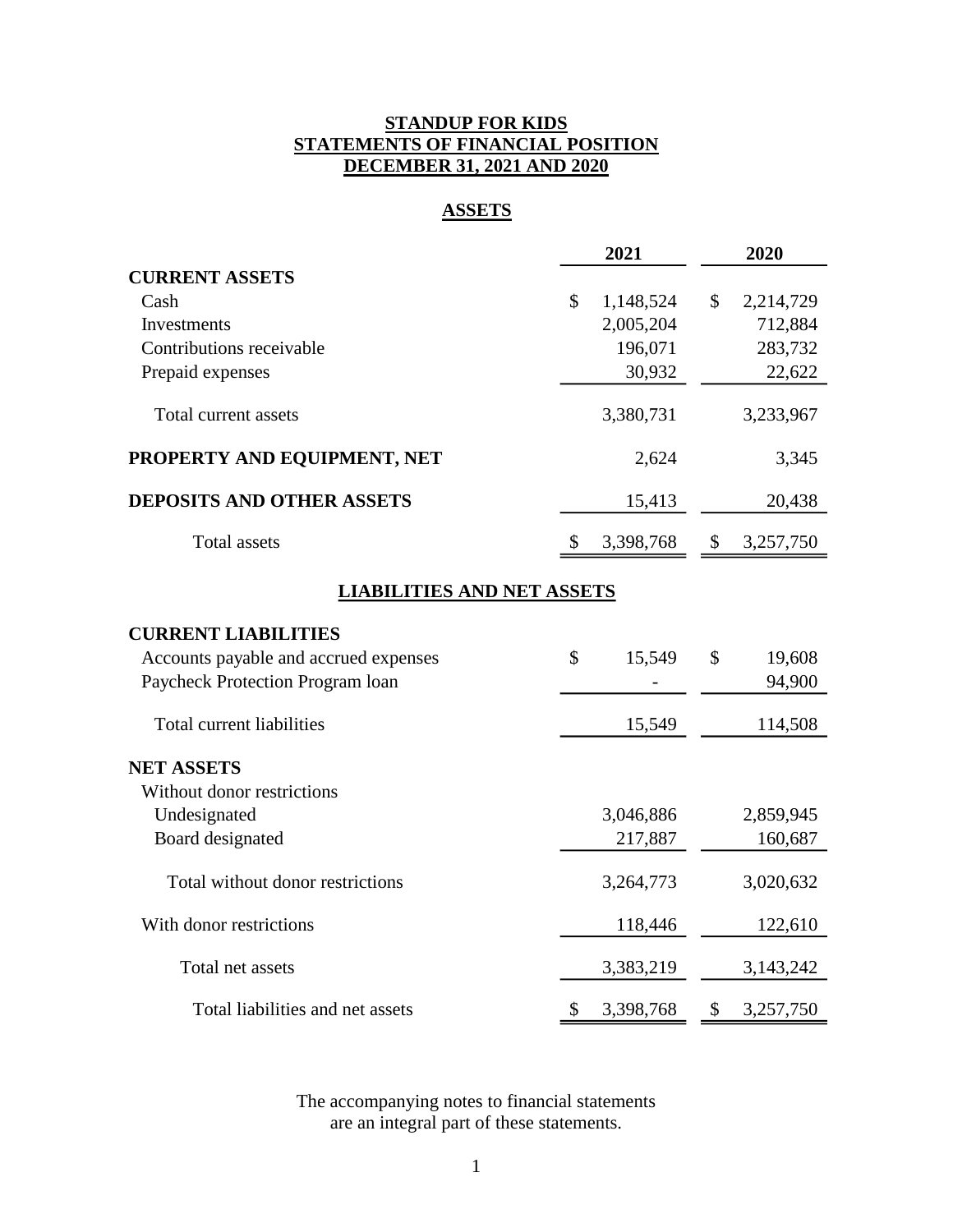## **STANDUP FOR KIDS STATEMENTS OF ACTIVITIES AND NET ASSETS FOR THE YEARS ENDED DECEMBER 31, 2021 AND 2020**

|                                                  | 2021            | 2020              |
|--------------------------------------------------|-----------------|-------------------|
| REVENUE, SUPPORT AND NET ASSETS                  |                 |                   |
| <b>WITHOUT DONOR RESTRICTIONS</b>                |                 |                   |
| Individual contributions                         | \$<br>579,929   | \$<br>738,720     |
| Foundation contributions                         | 333,903         | 469,799           |
| <b>Business contributions</b>                    | 343,351         | 898,909           |
| Federal and state grants and other contributions | 604,693         | 328,235           |
| In-kind contributions                            | 276,068         | 484,790           |
| Special events revenue                           | 288,768         | 85,549            |
| Investment earnings                              | 123,084         | 60,728            |
| Total revenue and support                        | 2,549,796       | 3,066,730         |
| <b>NET ASSETS RELEASED FROM</b>                  |                 |                   |
| <b>DONOR RESTRICTIONS</b>                        | 92,104          | 231,017           |
| TOTAL REVENUE, SUPPORT AND NET ASSETS            |                 |                   |
| <b>RELEASED FROM DONOR RESTRICTIONS</b>          | 2,641,900       | 3,297,747         |
| <b>EXPENSES</b>                                  |                 |                   |
| Program services                                 | 1,921,751       | 1,772,048         |
| Management and general                           | 145,478         | 156,855           |
| Fundraising                                      | 315,056         | 245,009           |
| Total functional expenses                        | 2,382,285       | 2,173,912         |
| Direct costs of special events                   | 15,474          | 5,480             |
| Total expenses                                   | 2,397,759       | 2,179,392         |
| Change in net assets without donor restrictions  | 244,141         | 1,118,355         |
| <b>NET ASSETS WITH DONOR RESTRICTIONS</b>        |                 |                   |
| Restricted contributions                         | 87,940          | 180,538           |
| Net assets released from donor restrictions      | (92, 104)       | (231, 017)        |
| Change in net assets with donor restrictions     | (4,164)         | (50, 479)         |
| <b>CHANGE IN NET ASSETS</b>                      | 239,977         | 1,067,876         |
| NET ASSETS, BEGINNING OF YEAR                    | 3,143,242       | 2,075,366         |
| NET ASSETS, END OF YEAR                          | \$<br>3,383,219 | \$<br>3, 143, 242 |

The accompanying notes to financial statements are an integral part of these statements.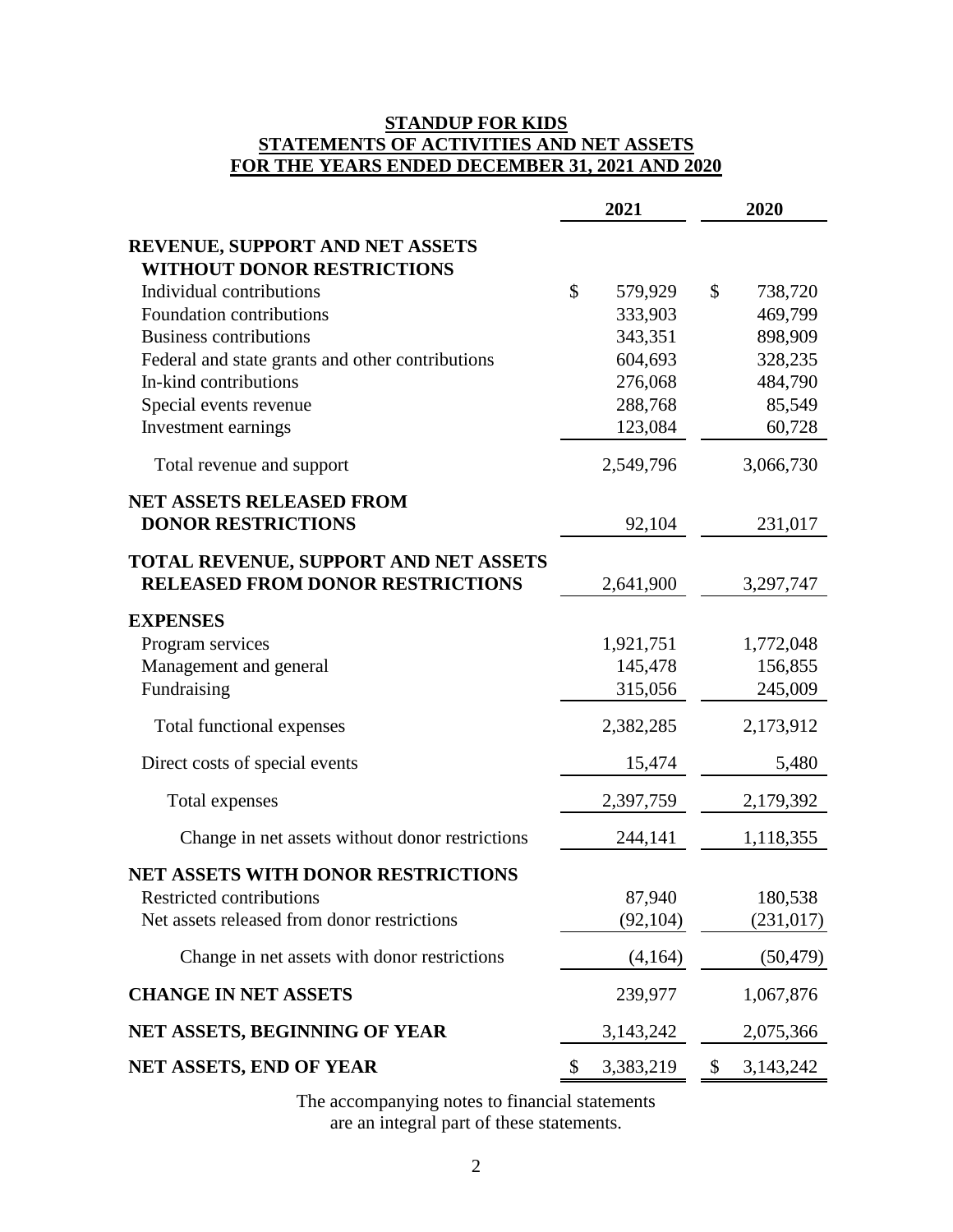## **STANDUP FOR KIDS STATEMENT OF FUNCTIONAL EXPENSES FOR THE YEAR ENDED DECEMBER 31, 2021**

|                                  |               | Program<br><b>Services</b> |               | <b>Management</b><br>and General | <b>Fundraising</b> | <b>Total</b><br><b>Expenses</b> |
|----------------------------------|---------------|----------------------------|---------------|----------------------------------|--------------------|---------------------------------|
| Salaries and wages               | $\mathcal{S}$ | 870,579                    | $\mathsf{\$}$ | 64,808                           | \$<br>193,869      | \$1,129,256                     |
| Specific assistance              |               | 685,038                    |               |                                  |                    | 685,038                         |
| Occupancy                        |               | 204,472                    |               | 10,615                           | 9,370              | 224,457                         |
| Payroll taxes and fees           |               | 70,174                     |               | 4,191                            | 11,150             | 85,515                          |
| Advertising and public relations |               | 5,358                      |               | 11,220                           | 42,863             | 59,441                          |
| Office expense                   |               | 18,979                     |               | 7,284                            | 26,529             | 52,792                          |
| Fundraising                      |               |                            |               |                                  | 42,398             | 42,398                          |
| Professional fees                |               | 3,963                      |               | 30,201                           |                    | 34,164                          |
| Communications                   |               | 20,733                     |               | 4,147                            | 2,764              | 27,644                          |
| Insurance                        |               | 12,354                     |               | 5,207                            |                    | 17,561                          |
| Repairs and maintenance          |               | 11,259                     |               | 1,251                            |                    | 12,510                          |
| Miscellaneous                    |               | 6,780                      |               | 4,475                            | 30                 | 11,285                          |
| Dues and subscriptions           |               | 6,728                      |               | 1,346                            | 897                | 8,971                           |
| Travel                           |               | 4,605                      |               | 575                              | 575                | 5,755                           |
| Depreciation                     |               | 541                        |               | 108                              | 72                 | 721                             |
| Conferences and meetings         |               | 188                        |               | 50                               | 13                 | 251                             |
| Total expenses                   |               | 1,921,751                  |               | 145,478                          | 330,530            | 2,397,759                       |
| Direct cost of special events    |               |                            |               |                                  | (15, 474)          | (15, 474)                       |
| Total functional expenses        |               | \$1,921,751                | \$            | 145,478                          | \$<br>315,056      | \$2,382,285                     |

The accompanying notes to financial statements are an integral part of this statement.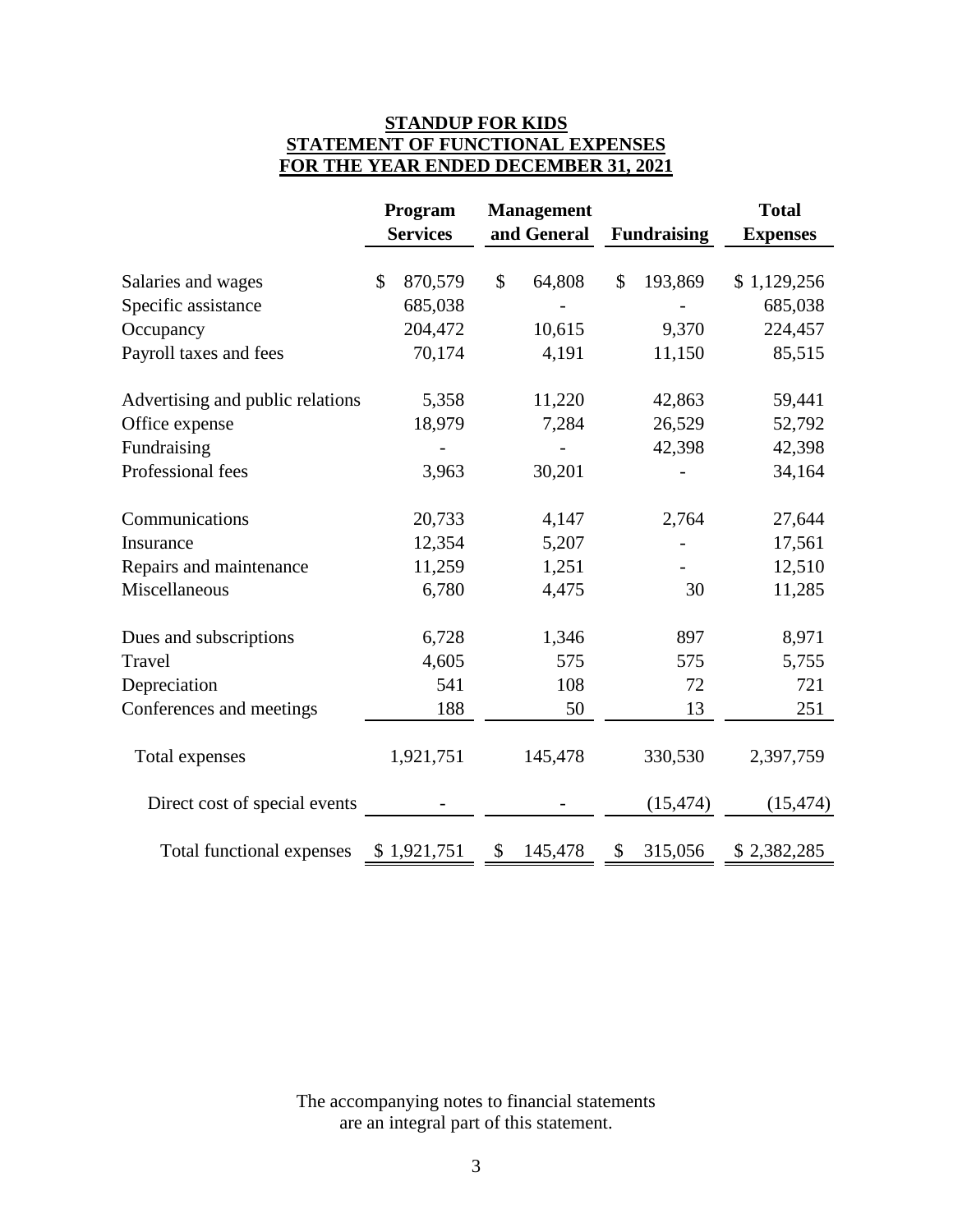## **STANDUP FOR KIDS STATEMENT OF FUNCTIONAL EXPENSES FOR THE YEAR ENDED DECEMBER 31, 2020**

|                                  | Program<br><b>Management</b> |                 |               |    | <b>Total</b>       |    |                 |
|----------------------------------|------------------------------|-----------------|---------------|----|--------------------|----|-----------------|
|                                  |                              | <b>Services</b> | and General   |    | <b>Fundraising</b> |    | <b>Expenses</b> |
| Salaries and wages               | \$                           | 675,046         | \$<br>72,582  | \$ | 147,680            | \$ | 895,308         |
| Specific assistance              |                              | 750,472         |               |    |                    |    | 750,472         |
| Occupancy                        |                              | 200,234         | 25,029        |    | 25,029             |    | 250,292         |
| Payroll taxes and fees           |                              | 50,674          | 3,168         |    | 10,773             |    | 64,615          |
| Advertising and public relations |                              |                 | 4,505         |    | 4,620              |    | 9,125           |
| Office expense                   |                              | 25,367          | 9,591         |    | 14,461             |    | 49,419          |
| Fundraising                      |                              |                 |               |    | 41,275             |    | 41,275          |
| Professional fees                |                              | 8,843           | 26,362        |    | 2,092              |    | 37,297          |
| Communications                   |                              | 19,547          | 3,908         |    | 2,606              |    | 26,061          |
| Insurance                        |                              | 14,068          | 5,033         |    | 471                |    | 19,572          |
| Repairs and maintenance          |                              | 6,137           | 682           |    |                    |    | 6,819           |
| Miscellaneous                    |                              | 9,756           | 3,911         |    |                    |    | 13,667          |
| Dues and subscriptions           |                              | 5,906           | 1,181         |    | 788                |    | 7,875           |
| Travel                           |                              | 4,819           | 602           |    | 602                |    | 6,023           |
| Depreciation                     |                              | 196             | 39            |    | 26                 |    | 261             |
| Conferences and meetings         |                              | 983             | 262           |    | 66                 |    | 1,311           |
| Total expenses                   |                              | 1,772,048       | 156,855       |    | 250,489            |    | 2,179,392       |
| Direct cost of special events    |                              |                 |               |    | (5,480)            |    | (5,480)         |
| Total functional expenses        |                              | \$1,772,048     | \$<br>156,855 | \$ | 245,009            |    | \$2,173,912     |

The accompanying notes to financial statements are an integral part of this statement.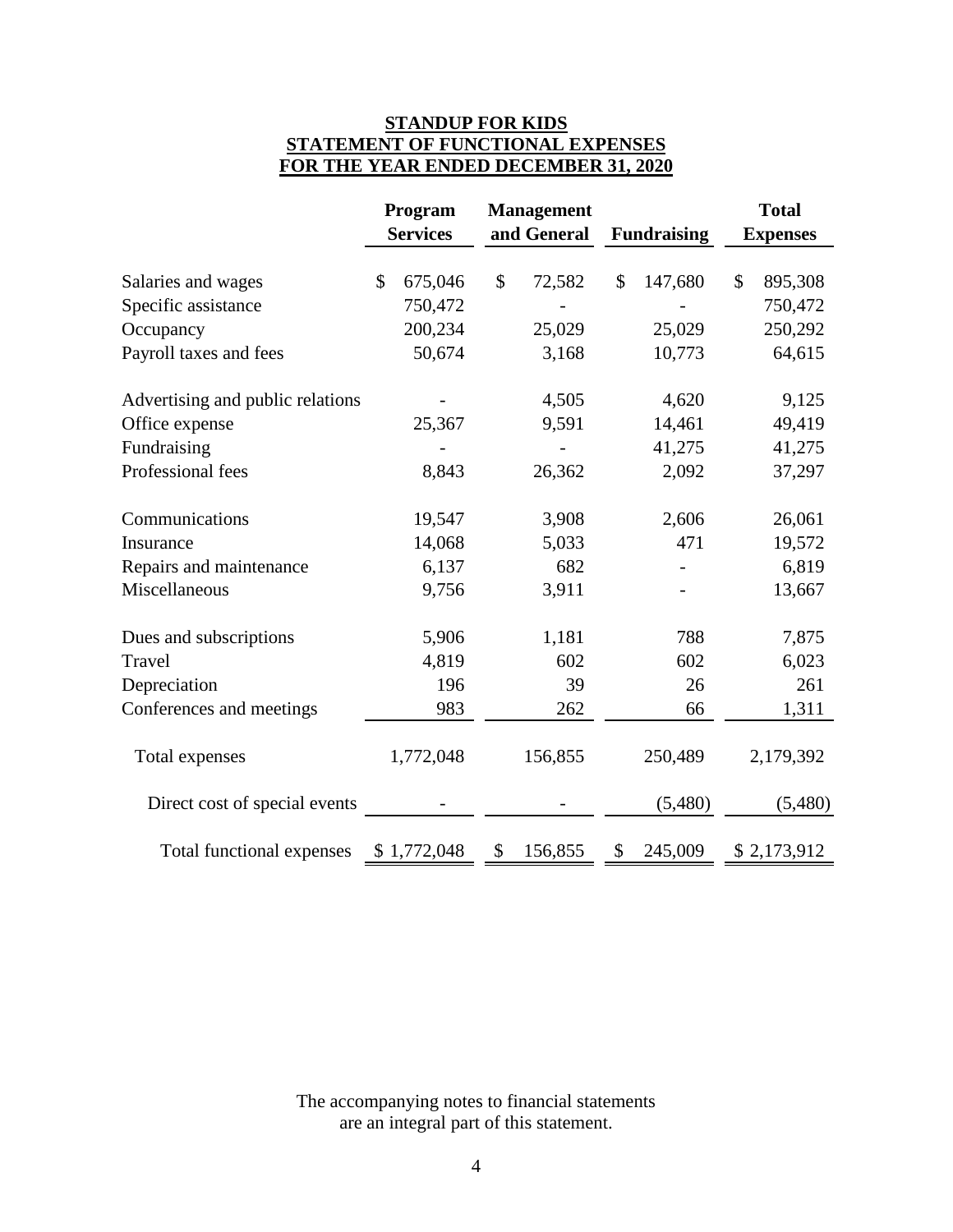## **STANDUP FOR KIDS STATEMENTS OF CASH FLOWS FOR THE YEARS ENDED DECEMBER 31, 2021 AND 2020**

|                                                 |               | 2021        | 2020         |            |  |
|-------------------------------------------------|---------------|-------------|--------------|------------|--|
| <b>CASH FLOWS FROM OPERATING ACTIVITIES</b>     |               |             |              |            |  |
| Change in net assets                            | \$            | 239,977     | \$           | 1,067,876  |  |
| ADJUSTMENTS TO RECONCILE CHANGE IN NET          |               |             |              |            |  |
| ASSETS TO NET CASH PROVIDED BY                  |               |             |              |            |  |
| <b>OPERATING ACTIVITIES:</b>                    |               |             |              |            |  |
| Depreciation                                    |               | 721         |              | 261        |  |
| Unrealized/realized gain on investments         |               | (15, 481)   |              | (46,506)   |  |
| Contribution of investments                     |               | (4,989)     |              | (4,920)    |  |
| Paycheck Protection Program loan forgiveness    |               | (94,900)    |              |            |  |
| Change in contributions receivable              |               | 87,661      |              | (154, 639) |  |
| Change in prepaid expenses                      |               | (8,310)     |              | (7,790)    |  |
| Change in deposits and other assets             |               | 5,025       |              | (3,690)    |  |
| Change in accounts payable and accrued expenses |               | (4,059)     |              | (22, 467)  |  |
| Change in deferred revenue                      |               |             |              | (2,204)    |  |
| Total adjustments                               |               | (34, 332)   |              | (241, 955) |  |
| Net cash provided by operating activities       |               | 205,645     |              | 825,921    |  |
| <b>CASH FLOWS FROM INVESTING ACTIVITIES</b>     |               |             |              |            |  |
| Purchases of fixed assets                       |               |             |              | (3,606)    |  |
| Purchases of investments                        |               | (1,304,737) |              | (703,072)  |  |
| Proceeds from sale of investments               |               | 32,887      |              | 150,413    |  |
| Net cash used in investing activities           |               | (1,271,850) |              | (556, 265) |  |
| <b>CASH FLOWS FROM FINANCING ACTIVITIES</b>     |               |             |              |            |  |
| Proceeds Paycheck Protection Program Ioan       |               |             |              | 94,900     |  |
| Net cash provided by financing activities       |               |             |              | 94,900     |  |
| NET (DECREASE) INCREASE IN CASH                 |               | (1,066,205) |              | 364,556    |  |
| <b>CASH, BEGINNING OF YEAR</b>                  |               | 2,214,729   |              | 1,850,173  |  |
| <b>CASH, END OF YEAR</b>                        | $\mathcal{S}$ | 1,148,524   | $\mathbb{S}$ | 2,214,729  |  |

The accompanying notes to financial statements are an integral part of these statements.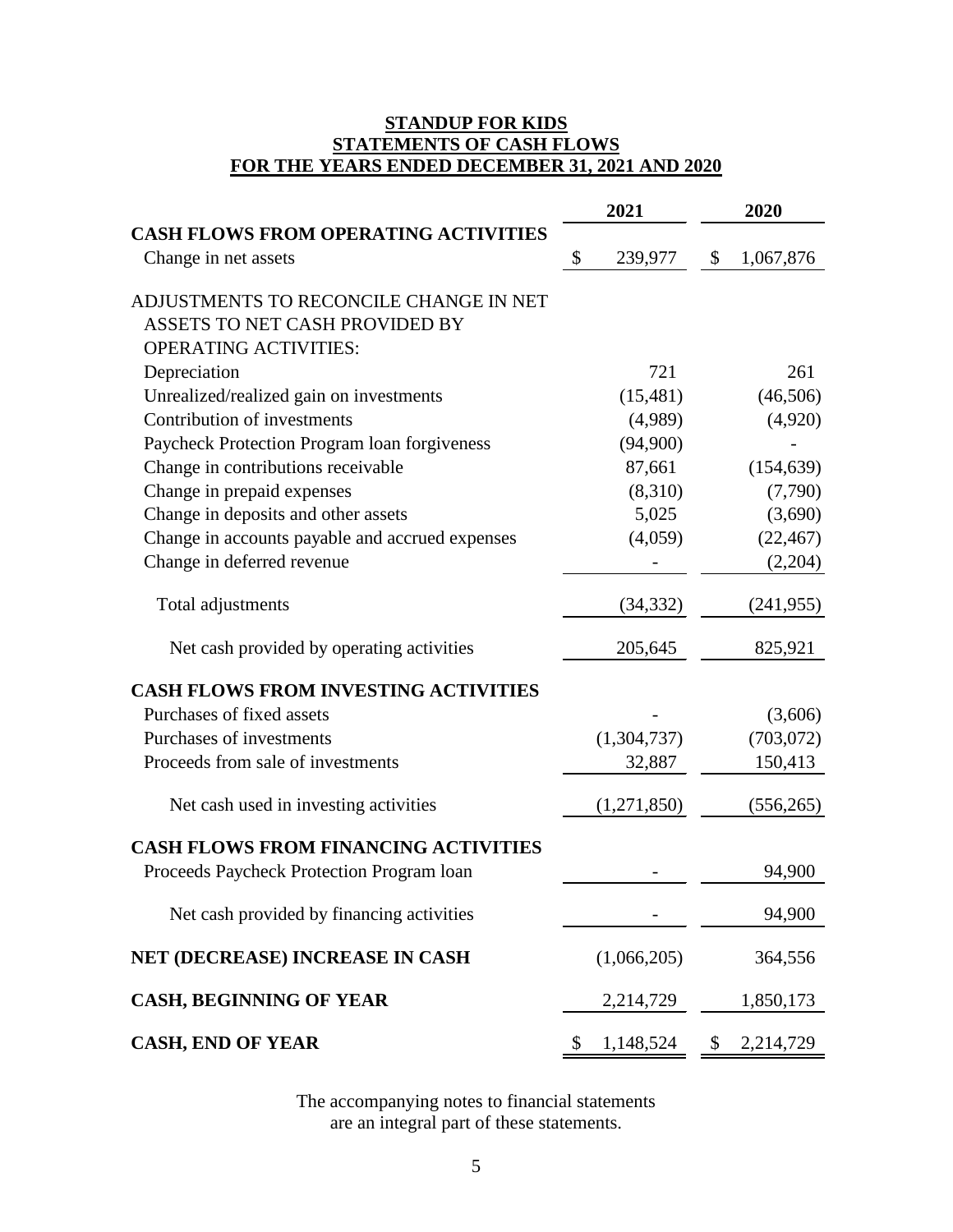#### **1. SUMMARY OF SIGNIFICANT ACCOUNTING POLICIES**

A. StandUp For Kids, Inc. (the "Organization") was founded in 1990 to help rescue homeless and at-risk youth. With its national headquarters in Decatur, Georgia, StandUp For Kids is run almost entirely by volunteers, and has established seventeen programs in ten states and the District of Columbia.

B. The Organization considers all highly liquid investments with maturities of three months or less when purchased to be cash equivalents. The Organization maintains cash deposits that at times may exceed the federal deposit insurance limit of \$250,000. Management believes it mitigates any risk by depositing cash with major financial institutions.

C. Contributions, including unconditional promises to give from private companies, foundations, and individuals, are recorded as revenue when the unconditional pledge is made. All contributions are available for unrestricted use unless specifically restricted by the donor. At December 31, 2021 and 2020, the Organization considered all contributions receivable to be fully collectible within a year; therefore, an allowance for uncollectible contributions receivable has not been recorded. Approximately 27% of total contributions were from one donor for the year ended December 31, 2020.

D. Property and equipment over \$1,000 is stated at cost when purchased; or if donated, at the fair market value on the date of donation. Depreciation is calculated using the straight-line method over the estimated useful life of the asset, which ranges from three to seven years. Additions and replacements are charged to the property accounts, while repairs and maintenance are charged to expense as incurred.

Property and equipment, which consists of computer equipment, furniture, and leasehold improvements, is reported on the Statements of Financial Position net of accumulated depreciation, which was \$43,497 and \$42,776 as of December 31, 2021 and 2020, respectively. Depreciation expense was \$721 and \$261 for the years ended December 31, 2021 and 2020, respectively.

E. The Organization prepares its financial statements in accordance with U.S. generally accepted accounting principles ("GAAP"). The preparation of financial statements in conformity with GAAP requires management to make estimates and assumptions that affect the reported amounts of assets and liabilities and disclosure of contingent assets and liabilities at the date of the financial statements and the reported amounts of revenues and expenses during the reported period. Actual results could differ from those estimates.

F. The Organization is exempt from federal income tax under Section  $501(c)(3)$  of the Internal Revenue Code. Income generated from activities unrelated to the Organization's exempt purpose is subject to tax.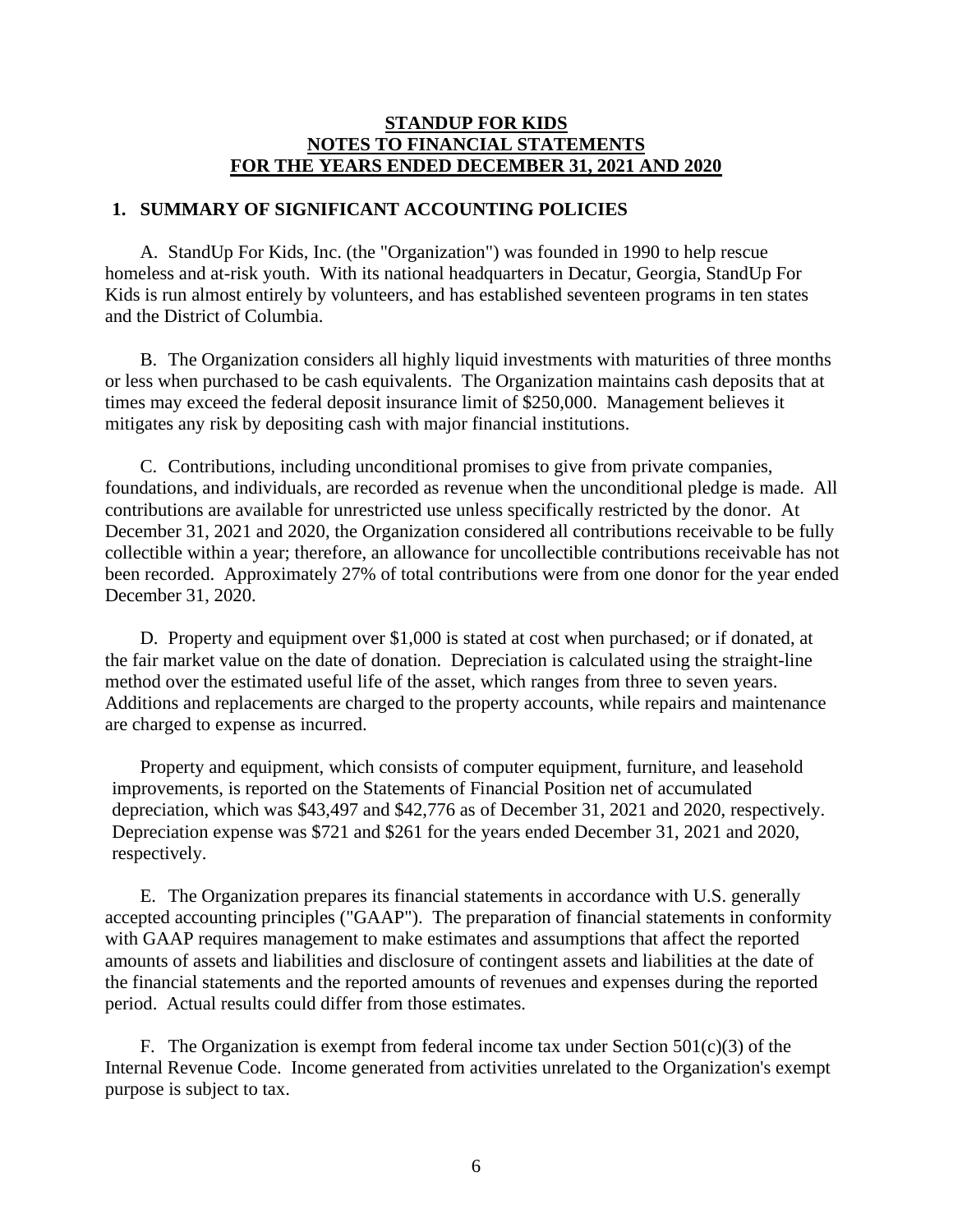G. Net assets, revenues, gains and losses are classified based on the existence or absence of donor or grantor-imposed restrictions. Accordingly, net assets and changes therein are classified and reported as follows:

Net assets without donor restrictions – These net assets are available for use in general operations and are not subject to donor or grantor restrictions. The governing Board has designated an amount, from net assets without donor restrictions, for a building fund for the San Diego chapter and general scholarship awards. At December 31, 2021 and 2020, Board designated net assets were \$217,887 and \$160,687, respectively.

Net assets with donor restrictions – These net assets are subject to donor-imposed restrictions. Some donor-imposed restrictions are temporary in nature; for example, restrictions that may or will be met by the passage of time or other events specified by the donor. Other donor-imposed restrictions are perpetual in nature; for example, stipulating that those resources be maintained in perpetuity. The donors of these assets permit the Organization to use all of the income earned on related investments for general or specific purposes. More specifically, items included in net assets with donor restrictions are gifts for which restrictions have not been met.

When restrictions expire (that is, when a stipulated time restriction ends, or purpose restriction is accomplished), net assets with donor restrictions are reclassified to net assets without donor restrictions and reported in the Statements of Activities and Net Assets as "net assets released from donor restrictions."

H. A portion of the Organization's revenue is derived from cost-reimbursable state contracts, which are conditioned upon certain performance requirements and the incurrence of allowable qualifying expenses. Amounts received are recognized as revenue when the Organization has incurred expenditures in compliance with specific contract provisions. The Organization has several cost-reimbursable contracts from various local city governments that have not been recorded as revenue because qualifying expenditures have not yet been incurred.

I. The Organization records donated services as contribution revenue and expense if the services create or enhance a non-financial asset, or the services would (1) need to be purchased by the Organization if not provided by contribution, (2) require specialized skills, and (3) are provided by individuals with those skills. Donated materials, office space and services are reflected as contributions in the accompanying statements at their estimated value at date of receipt. Donated materials primarily consist of clothing, food, hygiene products and space rental.

The Organization receives donated services from a variety of unpaid volunteers assisting the Organization with the administration of its programs. No amounts have been recorded in the financial statements for those services since they do not meet the criteria for recognition under GAAP.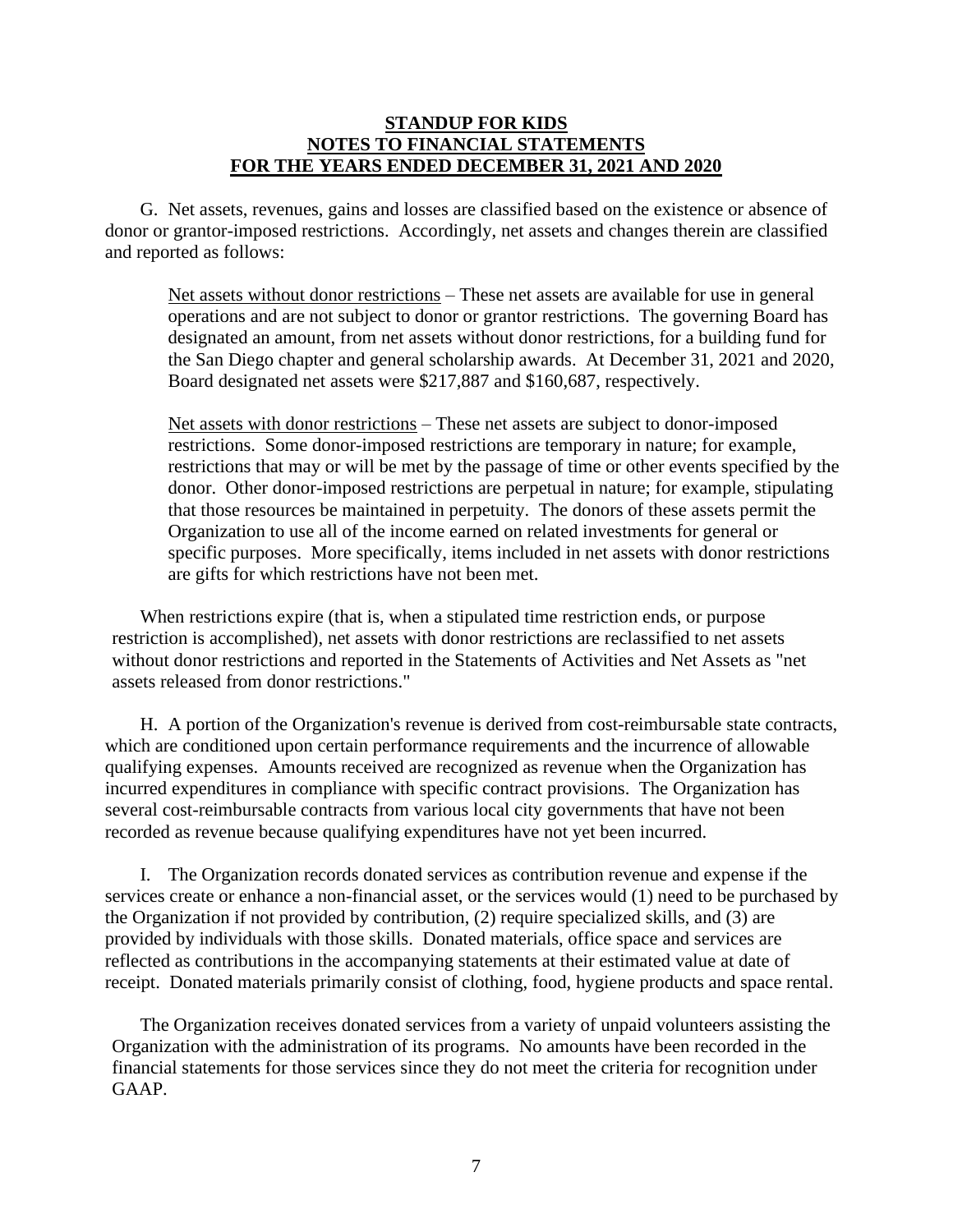J. The costs of providing the Organization's various programs and other activities have been summarized on a functional basis in the Statements of Activities and Net Assets. Accordingly, certain costs have been allocated among the programs and supporting services benefited. The expenses that are allocated include depreciation, office and occupancy, which are allocated on a square-footage basis, as well as salaries and benefits, which are allocated on the basis of estimated time and effort.

K. Certain prior year amounts have been reclassified to conform to the current year financial statement presentation.

L. Subsequent events have been evaluated by management through May 17, 2022, the date these financial statements were available to be issued.

## **2. LIQUIDITY**

Financial assets available for general expenditure, that is, without donor or other restrictions limiting their use, within one year of the Statement of Financial Position date, comprise the following as of December 31:

|                                                                                                            |    | 2021                              | 2020                                  |
|------------------------------------------------------------------------------------------------------------|----|-----------------------------------|---------------------------------------|
| Cash and restricted cash<br>Investments<br>Contributions receivable                                        | \$ | 1,148,524<br>2,005,204<br>196,071 | \$<br>2,214,729<br>712,884<br>283,732 |
| Total financial assets                                                                                     |    | 3,349,799                         | 3,211,345                             |
| Less amounts unavailable for general expenditure:<br>Board designated for a building fund and scholarships |    | 217,887                           | 160,687                               |
| Net assets with donor restrictions<br>Financial assets available for general expenditures                  | S  | 118,446<br>3,013,466              | 122,610<br>2,928,048                  |

The Organization has a policy to structure its financial assets to be available as its general expenditures, liabilities, and other obligations come due.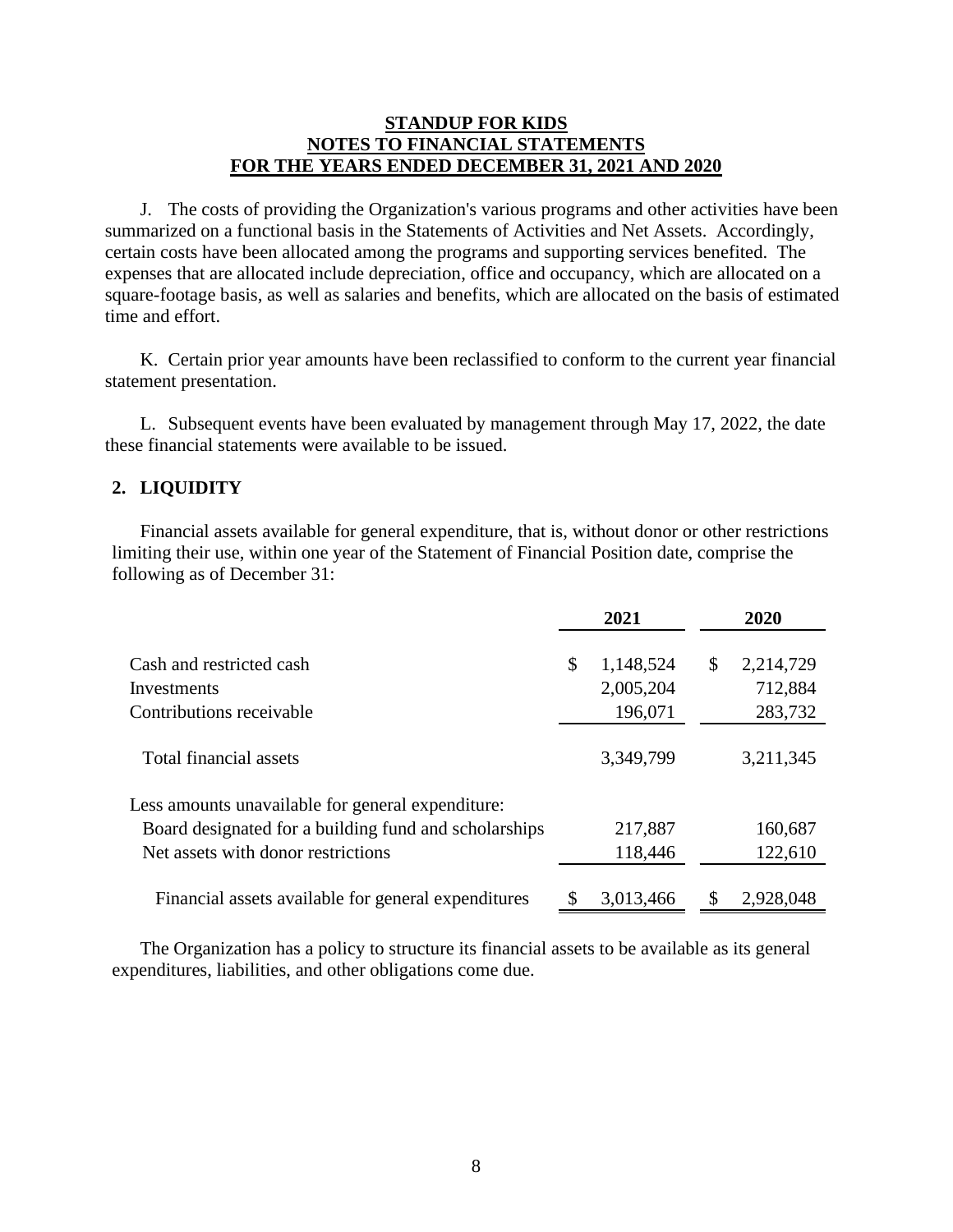#### **3. FAIR VALUE OF INVESTMENT SECURITIES**

U.S. generally accepted accounting principles establish a framework for measuring fair value. That framework provides for a fair value hierarchy that prioritizes the inputs to valuation techniques used to measure fair value. The hierarchy gives the highest priority to the unadjusted quoted prices in active markets for identical assets or liabilities (Level 1 measurements) and the lowest priority to unobservable inputs (Level 3 measurements). The three levels of the fair value hierarchy are described below:

Level 1: Inputs to the valuation methodology are unadjusted quoted prices for identical assets or liabilities in active markets that the Organization has the ability to access.

Level 2: Inputs to valuation methodology include quoted prices for similar assets or liabilities in active markets; quoted prices for identical or similar assets or liabilities in inactive markets; inputs other than quoted prices that are observable for the asset or liability; and, inputs that are derived principally from, or corroborated by, observable market data by correlation or other means. If the asset or liability has a specified (contractual) term, the Level 2 input must be observable for substantially the full term of the asset or liability.

Level 3: Inputs to the valuation methodology are unobservable and significant to the fair value measurement.

The asset's or liability's fair value measurement level within the fair value hierarchy is based on the lowest level of any input that is significant to the fair value measurement. Valuation techniques used need to maximize the use of observable inputs and minimize the use of unobservable inputs.

As of December 31, 2021 and 2020, the only assets or liabilities that are measured at fair value on a recurring basis are investments. The Organization's investments consist of equities and mutual funds which are valued at the closing price reported on the active market on which the individual securities are traded. Such investments are classified within Level 1 of the valuation hierarchy.

Investments consist of the following at December 31:

|                          | 2021 | 2020               |   |                  |  |
|--------------------------|------|--------------------|---|------------------|--|
| Equities<br>Mutual funds | S    | 8,895<br>1,996,309 |   | 3,360<br>709,524 |  |
| Total investments        |      | 2,005,204          | S | 712,884          |  |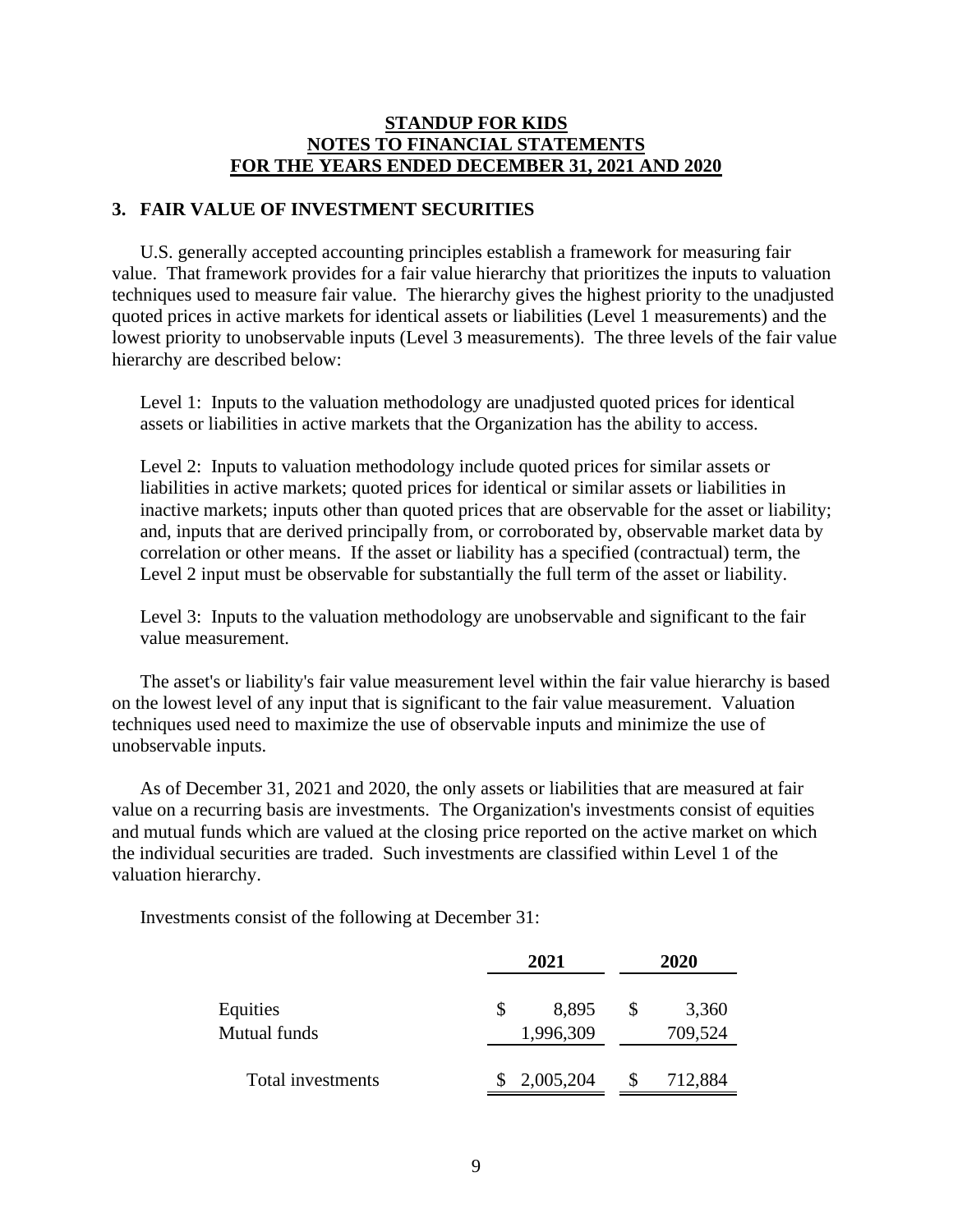Investment earnings consist of the following at December 31:

|                              |    | 2021     | 2020 |        |  |
|------------------------------|----|----------|------|--------|--|
| Dividend and interest income | \$ | 126,549  | \$   | 14,222 |  |
| Unrealized gain              |    | 11,674   |      | 36,449 |  |
| Realized gain                |    | 3,807    |      | 10,057 |  |
| Investment fees              |    | (18,946) |      |        |  |
| Investment earnings          | S  | 123,084  |      | 60,728 |  |

### **4. PAYCHECK PROTECTION PROGRAM LOAN**

During 2020, the Organization received a Paycheck Protection Program ("PPP") loan in the amount of \$94,900 from the Small Business Administration ("SBA"). The loan accrued interest at 1.0% per annum, with no required payments for ten months after funding of the loan. The Organization fully utilized the funds for the PPP's intended purpose. The SBA forgave the loan in 2021 and the Organization recorded the full amount as a federal grant on the Statements of Activities and Net Assets.

## **5. NET ASSETS WITH DONOR RESTRICTIONS**

Changes to net assets with donor restrictions are as follows:

|                                                  | December 31,<br>2020 | <b>Additions</b> |    | <b>Released from</b><br><b>Restrictions</b> | December 31,<br>2021 |
|--------------------------------------------------|----------------------|------------------|----|---------------------------------------------|----------------------|
| Subject to expenditure for<br>specified purpose: |                      |                  |    |                                             |                      |
| Kids services                                    | \$<br>20,304         | \$<br>87,940     | \$ | (15,686)                                    | \$<br>92,558         |
| Housing support                                  | 46,031               |                  |    | (25, 633)                                   | 20,398               |
| Mentoring and education                          | 56,275               |                  |    | (50, 785)                                   | 5,490                |
|                                                  | \$<br>122.610        | \$<br>87,940     | S  | (92.104)                                    | \$<br>118,446        |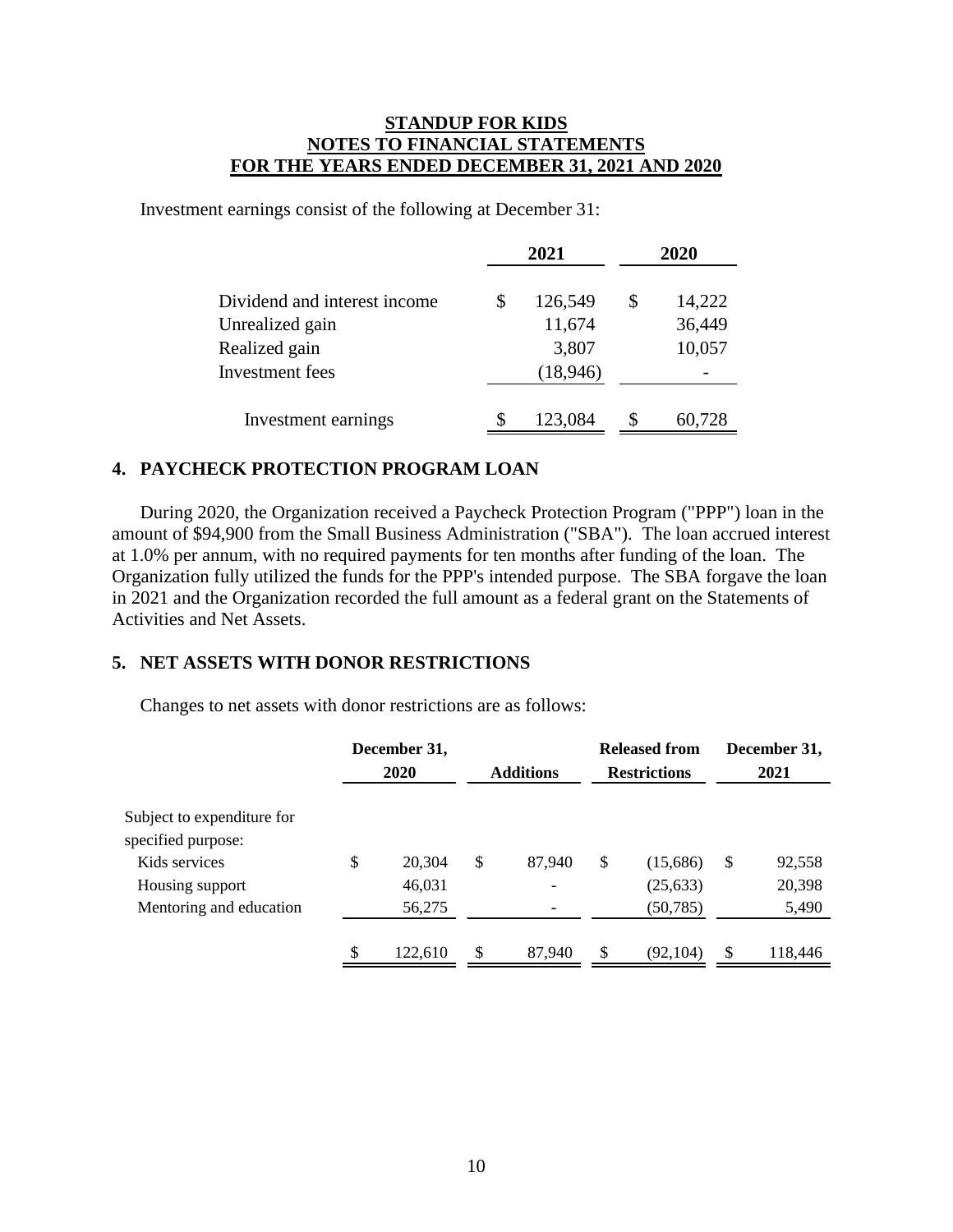|                                                  | December 31,<br>2019 | <b>Additions</b> |               | <b>Released from</b><br><b>Restrictions</b> | December 31,<br>2020 |
|--------------------------------------------------|----------------------|------------------|---------------|---------------------------------------------|----------------------|
| Subject to expenditure for<br>specified purpose: |                      |                  |               |                                             |                      |
| Kids services                                    | \$<br>32,466         | \$<br>113,306    | S.            | (125, 468)                                  | \$<br>20,304         |
| Housing support                                  | 25,322               | 25,000           |               | (4,291)                                     | 46,031               |
| Mentoring and education                          | 78,852               | 42,232           |               | (64, 809)                                   | 56,275               |
| <b>Outreach centers</b>                          | 36,449               |                  |               | (36,449)                                    |                      |
|                                                  | \$<br>173,089        | \$<br>180,538    | <sup>\$</sup> | (231, 017)                                  | \$<br>122,610        |

## **6. IN-KIND CONTRIBUTIONS**

In-kind contributions received consisted of the following at December 31:

|                             | 2021         | 2020         |
|-----------------------------|--------------|--------------|
| Clothes                     | 30,999<br>\$ | 13,272<br>\$ |
| Food                        | 71,768       | 135,354      |
| Hygiene products            | 29,142       | 179,602      |
| Other miscellaneous items   | 139,563      | 119,512      |
| Rent/meeting space          | 4,596        | 37,050       |
| Total in-kind contributions | 276,068      | 484,790      |

#### **7. OPERATING LEASES**

The Organization leases certain office space and outreach program centers under operating leases that will expire between 2022 and 2024. Lease expense for the years ended December 31, 2021 and 2020 was \$189,588 and \$194,604, respectively. At December 31, 2021, the future minimum lease payments under all leases are as follows:

| Year  | <b>Amount</b> |
|-------|---------------|
| 2022  | \$<br>92,464  |
| 2023  | 73,052        |
| 2024  | 29,000        |
|       |               |
| Total | 194,516       |